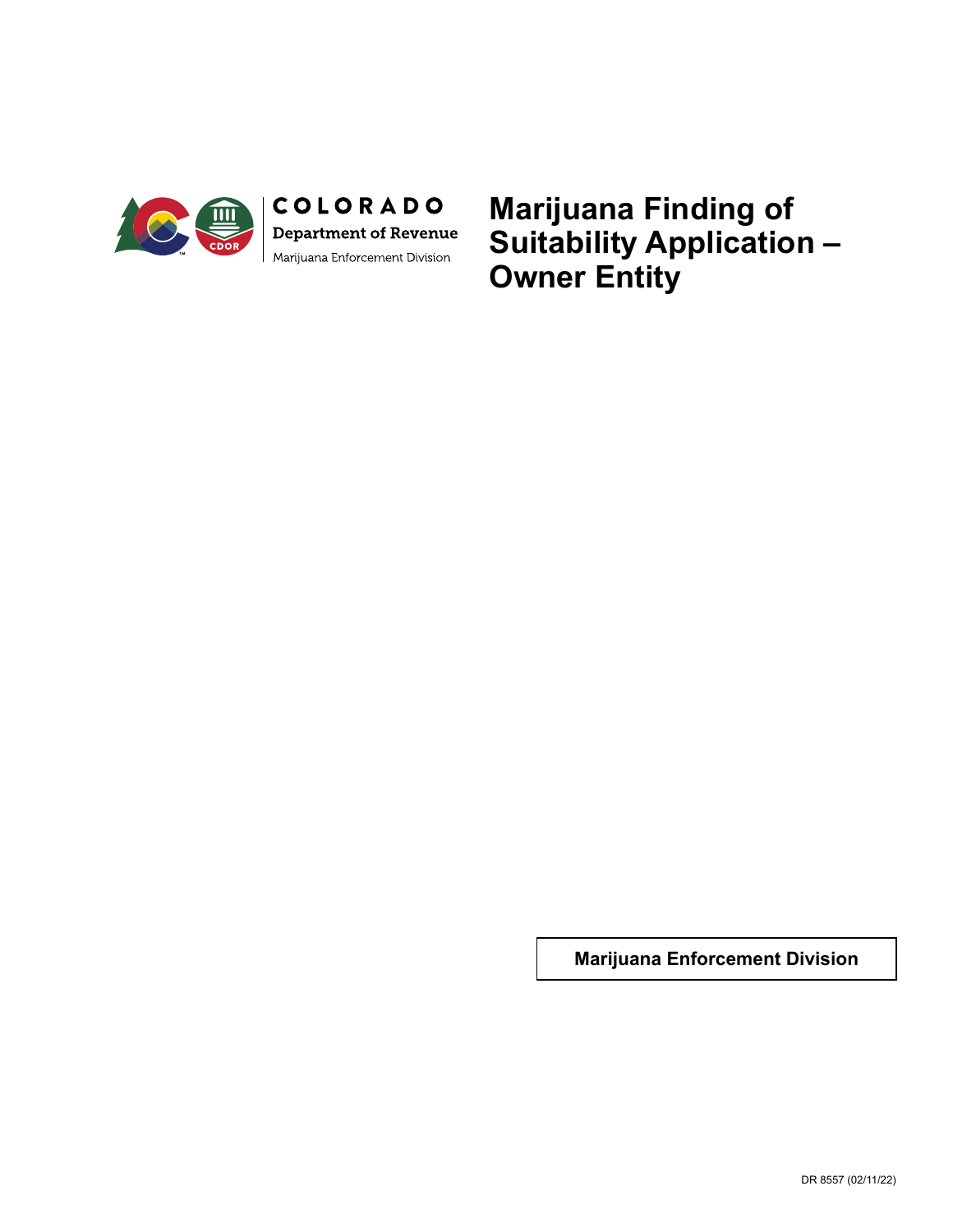#### DR 8557 (02/11/22) **Colorado Marijuana Enforcement Division Owner Entity - Finding of Suitability Application Instructions** *APPLICATION CHECKLIST 1* **Application Type** Owner Entity: Any Entity that holds 10% interest or more of the Owner's interest of an RMB; Executive or Qualified Institutional Investors holding 30% or more of the RMB, or any other Entity or affiliate that is otherwise in a position to execute control of the RMB. (Natural Person Suitability Application must be submitted with the Owner Entity application prior to any new business application submission.) *2* **Application Fully Completed** One authorized representative of the entity will be responsible for completing this application. Type or clearly print, in English, an answer to every question. If a question does not apply, indicate with an N/A. If the available space is insufficient, continue on a separate sheet and precede each answer with the appropriate title. Sign and date the application. *3* **Application Contents** Disclosure Requirements Main Application Authorization Forms Publicly Traded Company (PTC) Addendum A Qualified Private Fund (QPF) Addendum B  $\Box$  Qualified Institutional Investor (QII) Addendum C The disclosure requirements and the main application must be completed in full by all applicants. *4* **All Forms Signed and Attached** The following accompanying forms must be completed, signed by all CBOs and returned with the application. Affirmation & Consent Tax Check Authorization Investigation Authorization/Authorization to Release Information Applicant's Request to Release Information Affirmation of Reasonable Care *5* **Required Disclosures See Application Disclosures (page 1 of application)**

|   | See Application Disclosures (page 1 of application)                                                                                                                                                                                                                                |
|---|------------------------------------------------------------------------------------------------------------------------------------------------------------------------------------------------------------------------------------------------------------------------------------|
|   | Upon request by the Division, an Applicant must provide additional information or documents<br>required to process and investigate the application, within seven (7) days of the request.<br>Please note: This deadline may be extended for a period of time commensurate with the |
|   | scope of the request.                                                                                                                                                                                                                                                              |
| 6 | <b>Application and License Fees</b>                                                                                                                                                                                                                                                |
|   | All applications and documentation submitted must be single-sided and on 8.5x11 inch paper.                                                                                                                                                                                        |
|   | See fee table on website: www.colorado.gov/revenue/med                                                                                                                                                                                                                             |
|   | Application fees remitted to the State Licensing Authority and/or the Department of Revenue,<br>are non-refundable.                                                                                                                                                                |
|   | Submit complete original or scanned application packet and one complete copy (if a copy is<br>required by the local jurisdiction). Additional fees may be required for local jurisdiction -<br>see fee schedule.                                                                   |
|   | Checks (in the name of the applicant or applicants attorney's trust account), money orders<br>and major credit cards (subject to service charge).                                                                                                                                  |
|   | Mail-in applications can only be paid by check or money order                                                                                                                                                                                                                      |
|   | <b>Application Submittal</b>                                                                                                                                                                                                                                                       |
|   | Applications can be submitted in person or by mail with all attachments and requisite fees to:                                                                                                                                                                                     |
|   | Marijuana Enforcement Division                                                                                                                                                                                                                                                     |
|   | 1697 Cole Blvd., Suite 200, Lakewood, CO 80401                                                                                                                                                                                                                                     |
|   | <b>ATTN: Business Licensing</b>                                                                                                                                                                                                                                                    |
|   | NOTE: Incomplete applications will not be processed. Applicants or their representative must collect the<br>incomplete application and fees (including those mailed in or delivered via courier), from the Lakewood office                                                         |

**prior to the end of the next business day.**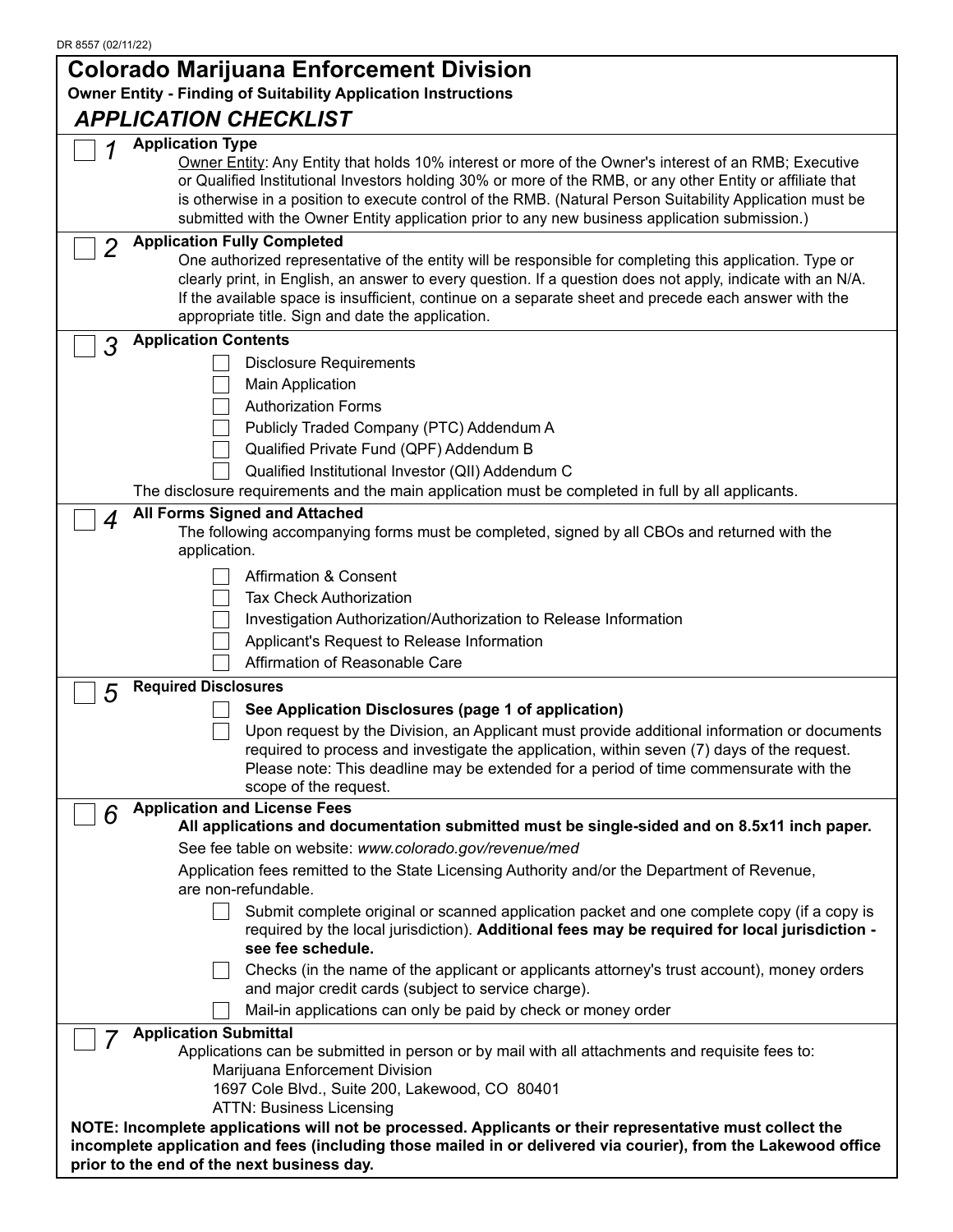| DR 8557 (02/11/22) |  |
|--------------------|--|
|--------------------|--|

| <b>Owner Entity Suitability Required Disclosures</b>                                                                                                                                                                |                                                                                                                     |  |  |  |  |
|---------------------------------------------------------------------------------------------------------------------------------------------------------------------------------------------------------------------|---------------------------------------------------------------------------------------------------------------------|--|--|--|--|
| What type of application will this suitability be associated with?                                                                                                                                                  |                                                                                                                     |  |  |  |  |
| application submission.)                                                                                                                                                                                            | New Business (All required Findings of Suitability must first be obtained prior to any new business                 |  |  |  |  |
| Change of Ownership with license #                                                                                                                                                                                  |                                                                                                                     |  |  |  |  |
| assets being used to secure ownership percentage, for 180 days.                                                                                                                                                     | Provide 180 days of funding account statements used to acquire ownership; or proof of ownership of other            |  |  |  |  |
|                                                                                                                                                                                                                     | Organizational Chart, including the identity and ownership percentage of all CBOs, if applicable.                   |  |  |  |  |
| Certificate of Good Standing from jurisdiction where Entity was formed. (Must be U.S. or country that authorizes<br>the sale of marijuana. Please include Colorado Certificate if registered as a foreign entity.). |                                                                                                                     |  |  |  |  |
| Organizational documents including identity and physical address of the registered agent in Colorado.                                                                                                               |                                                                                                                     |  |  |  |  |
| Organizational documents (Indicate which document is being provided)                                                                                                                                                |                                                                                                                     |  |  |  |  |
| Articles of<br>By-Laws<br>Incorporation                                                                                                                                                                             | Shareholder<br>Operating<br>Partnership<br>Agreement for<br>Agreement for<br>agreement<br><b>LLC</b><br>partnership |  |  |  |  |
| <b>Corporate Governance Documents</b>                                                                                                                                                                               |                                                                                                                     |  |  |  |  |
| <b>Required for Publicly Traded</b><br>Companies                                                                                                                                                                    | Permitted, but not required for<br>Privately held companies                                                         |  |  |  |  |
| <b>Addendums:</b>                                                                                                                                                                                                   |                                                                                                                     |  |  |  |  |
| QPF<br><b>PTC</b>                                                                                                                                                                                                   | QII                                                                                                                 |  |  |  |  |
| <b>Glossary of Terms:</b>                                                                                                                                                                                           |                                                                                                                     |  |  |  |  |
| <b>RMB</b> - Regulated Marijuana Business                                                                                                                                                                           | <b>CBO</b> - Controlling Beneficial Owner                                                                           |  |  |  |  |
| <b>PBO</b> - Passive Beneficial Owner                                                                                                                                                                               | <b>IFIH</b> - Indirect Financial Interest Holder                                                                    |  |  |  |  |
| <b>QII</b> - Qualified Institutional Investor<br><b>QPF</b> - Qualified Private Fund                                                                                                                                |                                                                                                                     |  |  |  |  |
| <b>PTC</b> - Publicly Traded Company<br><b>OE</b> - Owner Entity                                                                                                                                                    |                                                                                                                     |  |  |  |  |

Pursuant to section 44-10-305(4) C.R.S., prior to submitting an application for a license, registration or permit, the applicant needs to be aware that having a medical marijuana or retail marijuana license and working in the medical marijuana or retail marijuana industry may have adverse federal immigration consequences.

#### **Affirmation of complete application**

| <b>Auth</b><br>' Representative's<br>Signature<br>horized | Printed L<br>l Name<br>$\sim$ $\sim$ $\sim$ $\sim$ $\sim$ | Date (MMDDYYYY) |
|-----------------------------------------------------------|-----------------------------------------------------------|-----------------|
| .<br>$\sim$<br>_____                                      |                                                           |                 |
| ' R⊢∆.<br>س ر                                             |                                                           |                 |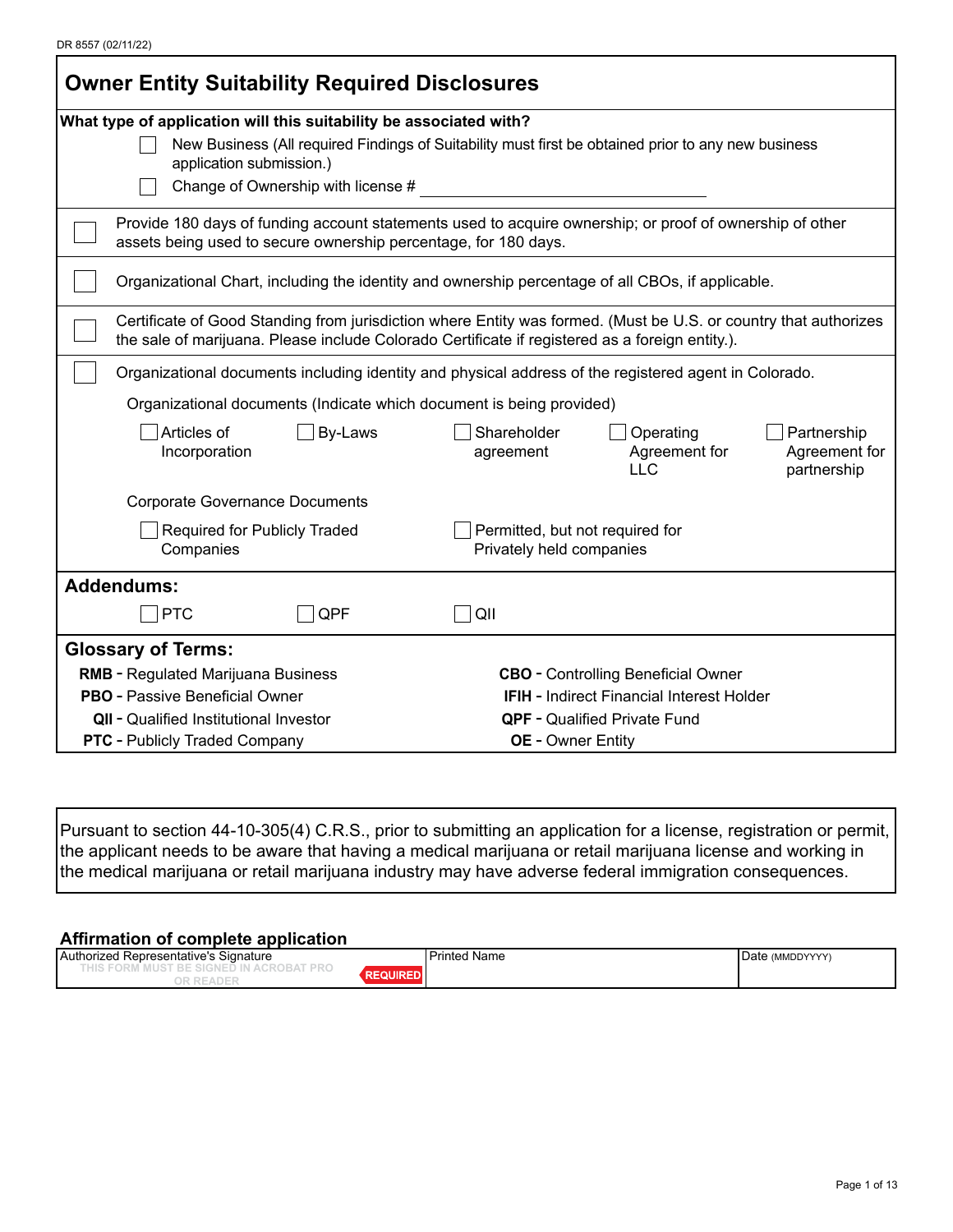# **Entity Finding of Suitability Application Form**

| Entity Name (Please Print)                                                                                                                                                                                                                              |            |     |                              |         |                 |                             |              |
|---------------------------------------------------------------------------------------------------------------------------------------------------------------------------------------------------------------------------------------------------------|------------|-----|------------------------------|---------|-----------------|-----------------------------|--------------|
| Trade Name (Please Print)                                                                                                                                                                                                                               |            |     |                              |         |                 |                             |              |
| <b>Physical Address</b>                                                                                                                                                                                                                                 |            |     |                              |         |                 |                             |              |
| Address (include unit or apartment number)                                                                                                                                                                                                              |            |     |                              |         |                 |                             |              |
|                                                                                                                                                                                                                                                         |            |     |                              |         |                 |                             |              |
| City                                                                                                                                                                                                                                                    | State/Prov | ZIP |                              | Country |                 | <b>FEIN</b>                 |              |
| <b>Contact Name</b>                                                                                                                                                                                                                                     |            |     | <b>Contact Email Address</b> |         |                 | <b>Contact Phone Number</b> |              |
| <b>Mailing Address (if different from Physical Address)</b>                                                                                                                                                                                             |            |     |                              |         |                 |                             |              |
| Address (include unit or apartment number)                                                                                                                                                                                                              |            |     | City                         |         |                 | State/Prov ZIP              |              |
| Name of licensed Marijuana business you plan to be associated with                                                                                                                                                                                      |            |     |                              |         |                 | Work Phone Number           |              |
| 1. Does this entity currently possess a Colorado Marijuana license or is it associated with any other<br>type of Colorado Marijuana license?                                                                                                            |            |     |                              |         |                 |                             | Yes<br>No    |
| If "Yes", indicate license type and number here:                                                                                                                                                                                                        |            |     |                              |         |                 |                             |              |
| held within the last three (3) years prior to the submission of the finding of suitability request. List<br>those that were issued by the Colorado Department of Revenue or the Department of Regulatory<br>Agencies, including all marijuana licenses. |            |     |                              |         |                 |                             |              |
| 3. Has this entity ever owned or applied for a Marijuana license in this or any other jurisdiction, foreign<br>or domestic?                                                                                                                             |            |     |                              |         |                 |                             | Yes<br>No.   |
| a. If so, have you ever been subject to any of the following actions: (1) denial; (2) surrender; (3)<br>order to show cause; (4) suspension; (5) revocation; (6) stipulation or settlement.                                                             |            |     |                              |         |                 |                             | ∫Yes<br>_∣No |
| If YES, provide details on a separate sheet, including jurisdiction, type of action, and date of action.                                                                                                                                                |            |     |                              |         |                 |                             |              |
| 4. Does this entity own, or has it ever owned, or otherwise derive(d) a benefit from assets held outside<br>the United States(other than Canada)?                                                                                                       |            |     |                              |         |                 |                             | Yes<br>No    |
| If YES, then identify the country and the type of asset(s).                                                                                                                                                                                             |            |     |                              |         |                 |                             |              |
| 5. Has a complaint, judgment, consent decree, settlement or other disposition related to a violation                                                                                                                                                    |            |     |                              |         |                 |                             | Yes<br>No    |
| of federal, state or similar foreign security law or regulation ever been filed or entered against this<br>business entity? If YES, explain on a separate sheet of paper.                                                                               |            |     |                              |         |                 |                             |              |
| Authorized Representative's Signature<br>THIS FORM MUST BE SIGNED IN ACROBAT PRO OR READER                                                                                                                                                              |            |     |                              |         | <b>REQUIRED</b> | Date (MMDDYYYY)             |              |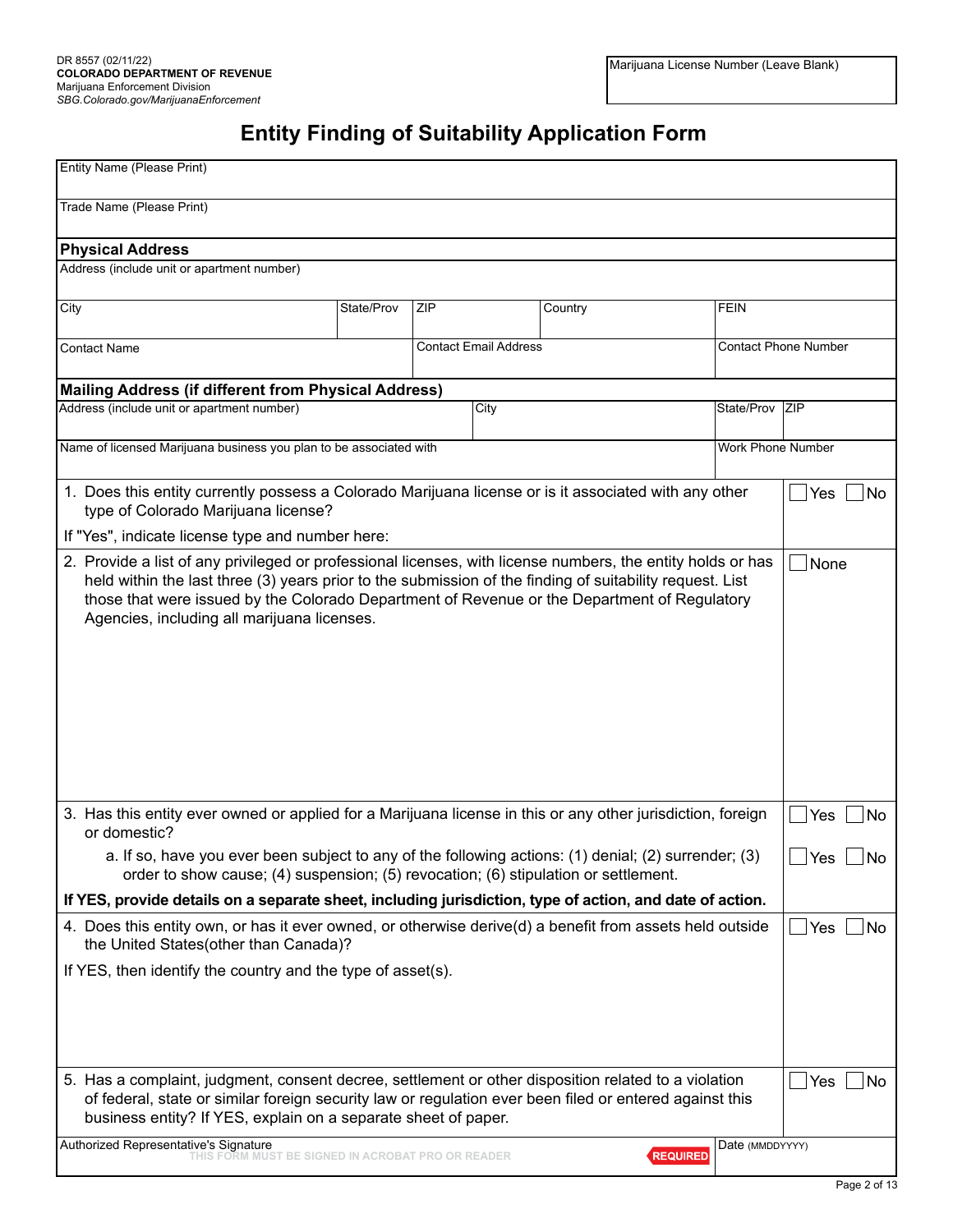**NOTICE:** The Finding of Suitability Application Form is an official document. If you provide false information on this application and/or do not disclose all information the application asks, your application is subject to denial, and you may be subject to criminal prosecution. The Marijuana Enforcement Division will conduct a complete background investigation and will check all sources of information.

| 1. | Has this Entity or any of its CBOs, (including Executive Officers, Board of Directors and Managers),<br>been convicted of a felony in the 3 years preceding this application?                                                                                                                                                                                                                                                                           | <b>Yes</b><br><b>No</b> |  |  |
|----|---------------------------------------------------------------------------------------------------------------------------------------------------------------------------------------------------------------------------------------------------------------------------------------------------------------------------------------------------------------------------------------------------------------------------------------------------------|-------------------------|--|--|
| 2. | Is this Entity or any of its CBOs, (including Executive Officers, Board of Directors and Managers),<br>subject to a sentence for a felony conviction, including probation, parole or a deferred judgment?                                                                                                                                                                                                                                               | Yes<br><b>No</b>        |  |  |
| 3. | Has this entity or any of its Controlling Beneficial Owners (CBO's), (including Executive Officers,<br>Board of Directors or Managers), failed to remedy an outstanding delinquency for any judgments,<br>taxes, interest or penalties due to the Department of Revenue, relating to a Medical or Retail<br>Marijuana Business?                                                                                                                         | Yes<br><b>No</b>        |  |  |
| 4. | Is the applicant a publicly traded entity that does NOT constitute a Publicly Traded Company as<br>defined in Article 10?                                                                                                                                                                                                                                                                                                                               | Yes<br>No               |  |  |
| 5. | Does this entity have a CBO, Passive Beneficial Owner or Indirect Financial Interest Holder that<br>is organized or formed under the laws of a country determined by the United States Secretary of<br>State to have repeatedly provided support for acts of international terrorism or is included on the<br>list of "Covered Countries" in Section 1502 of the Federal "Dodd-Frank Wall Street Reform and<br>Consumer Protection Act", Pub.L.111-203? | Yes<br><b>No</b>        |  |  |
| 6. | Does this entity have a CBO that is an "Ineligible Issuer" pursuant to section<br>44-10-103(50)(d)(l)?                                                                                                                                                                                                                                                                                                                                                  | Yes<br>No               |  |  |
| 7. | Does the entity have a CBO, Passive Beneficial Owner or Non-objecting Passive Beneficial Owner<br>or Indirect Financial Interest Holder that is a "Bad Actor" under rule 506(d) promulgated pursuant to<br>the Federal Securities Act of 1933, as amended and subject to 17 CFR 230.506(d)?                                                                                                                                                             | Yes<br><b>No</b>        |  |  |
| 8. | Does this entity have a CBO, Passive Beneficial Owner or Indirect Financial Interest Holder that<br>is prohibited from engaging in transactions pursuant to this Article 10, due to its designation on<br>the "Specially Designated Nationals and Blocked Persons" list maintained by the Federal Office of<br>Foreign Assets Control?                                                                                                                  | Yes<br>No               |  |  |
|    | I have thoroughly read and understand the questions above, and understand that I cannot hold a Colorado Marijuana<br>license if I answered "Yes" to any of the questions above.                                                                                                                                                                                                                                                                         |                         |  |  |
|    | Authorized Representative's Signature<br>Date (MMDDYYYY)<br><b>MUST BE SIGNED IN ACROBAT PRO OR READER</b><br><b>REQUIRED</b>                                                                                                                                                                                                                                                                                                                           |                         |  |  |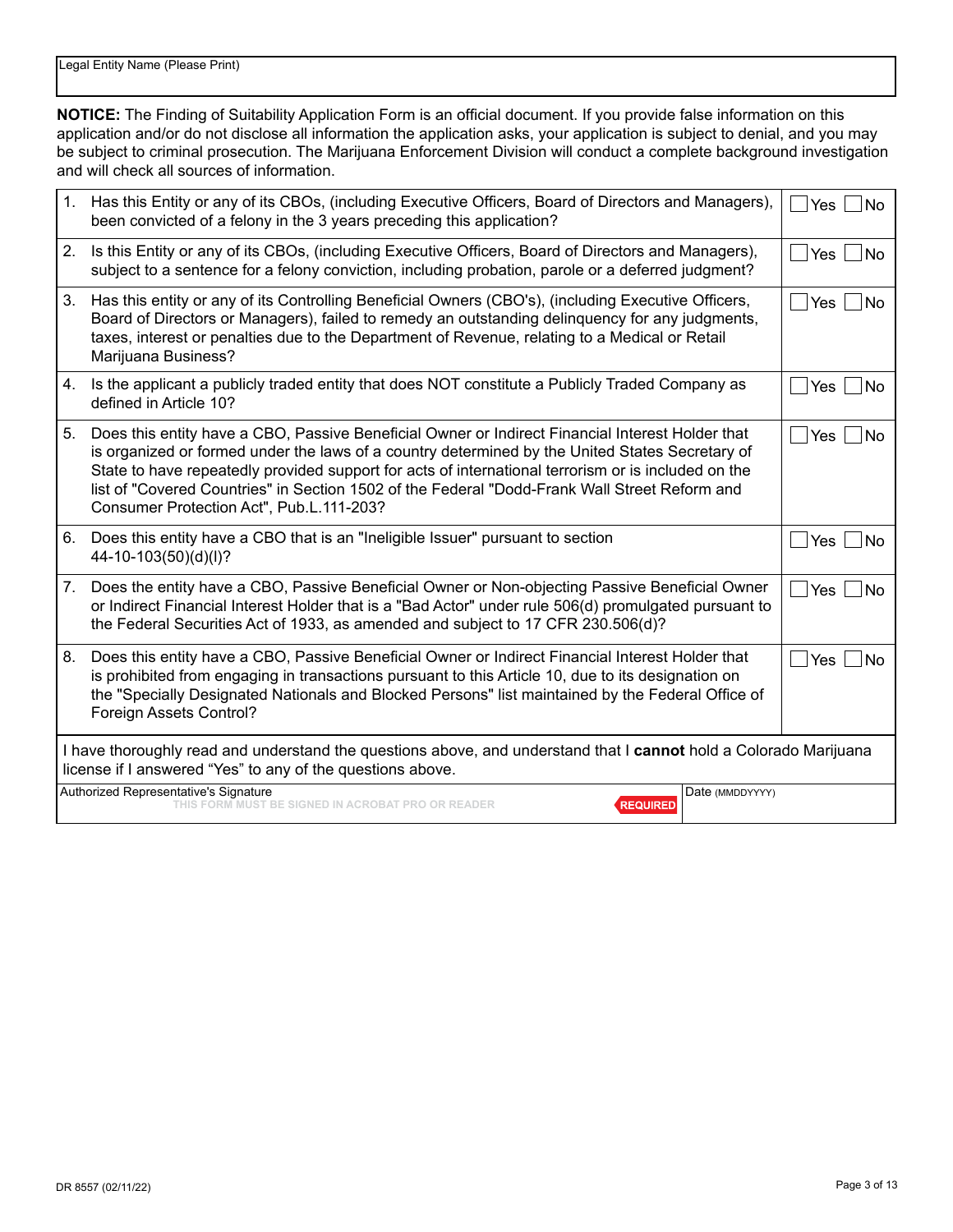| Ownership Structure - Controlling Beneficial Owners with 10% or greater ownership and/or Executive Officers,<br>Managers and any other individual that Controls the RMB. |               |                     |              |            |                |
|--------------------------------------------------------------------------------------------------------------------------------------------------------------------------|---------------|---------------------|--------------|------------|----------------|
| Name                                                                                                                                                                     |               | <b>SSN/FEIN</b>     |              |            | <b>DOB</b>     |
| Title                                                                                                                                                                    |               | <b>Phone Number</b> |              |            | License Number |
| Address (Home)                                                                                                                                                           |               | City                | State        |            | ZIP            |
| Business Associated with (Parent business or sub-entity)                                                                                                                 | Own. % Entity |                     |              | RMB Own. % |                |
| Name                                                                                                                                                                     |               | <b>SSN/FEIN</b>     |              |            | <b>DOB</b>     |
| Title                                                                                                                                                                    |               | Phone Number        |              |            | License Number |
| Address (Home)                                                                                                                                                           |               | City                | State        |            | ZIP            |
| Business Associated with (Parent business or sub-entity)                                                                                                                 | Own. % Entity |                     |              | RMB Own. % |                |
| Name                                                                                                                                                                     |               | <b>SSN/FEIN</b>     |              |            | <b>DOB</b>     |
| Title                                                                                                                                                                    |               | <b>Phone Number</b> |              |            | License Number |
| Address (Home)                                                                                                                                                           |               | City                | State        |            | <b>ZIP</b>     |
| Business Associated with (Parent business or sub-entity)                                                                                                                 | Own. % Entity |                     |              | RMB Own. % |                |
| Name                                                                                                                                                                     |               | <b>SSN/FEIN</b>     |              |            | <b>DOB</b>     |
| Title                                                                                                                                                                    |               | Phone Number        |              |            | License Number |
| Address (Home)                                                                                                                                                           |               | City                | <b>State</b> |            | ZIP            |
| Business Associated with (Parent business or sub-entity)                                                                                                                 | Own. % Entity |                     |              | RMB Own. % |                |
| Name                                                                                                                                                                     |               | <b>SSN/FEIN</b>     |              |            | <b>DOB</b>     |
| Title                                                                                                                                                                    |               | <b>Phone Number</b> |              |            | License Number |
| Address (Home)                                                                                                                                                           |               | City                | State        |            | ZIP            |
| Business Associated with (Parent business or sub-entity)                                                                                                                 | Own. % Entity |                     |              | RMB Own. % |                |
| Name                                                                                                                                                                     |               | <b>SSN/FEIN</b>     |              |            | <b>DOB</b>     |
| Title                                                                                                                                                                    |               | Phone Number        |              |            | License Number |
| Address (Home)                                                                                                                                                           |               | City                | <b>State</b> |            | ZIP            |
| Business Associated with (Parent business or sub-entity)                                                                                                                 | Own. % Entity |                     |              | RMB Own. % |                |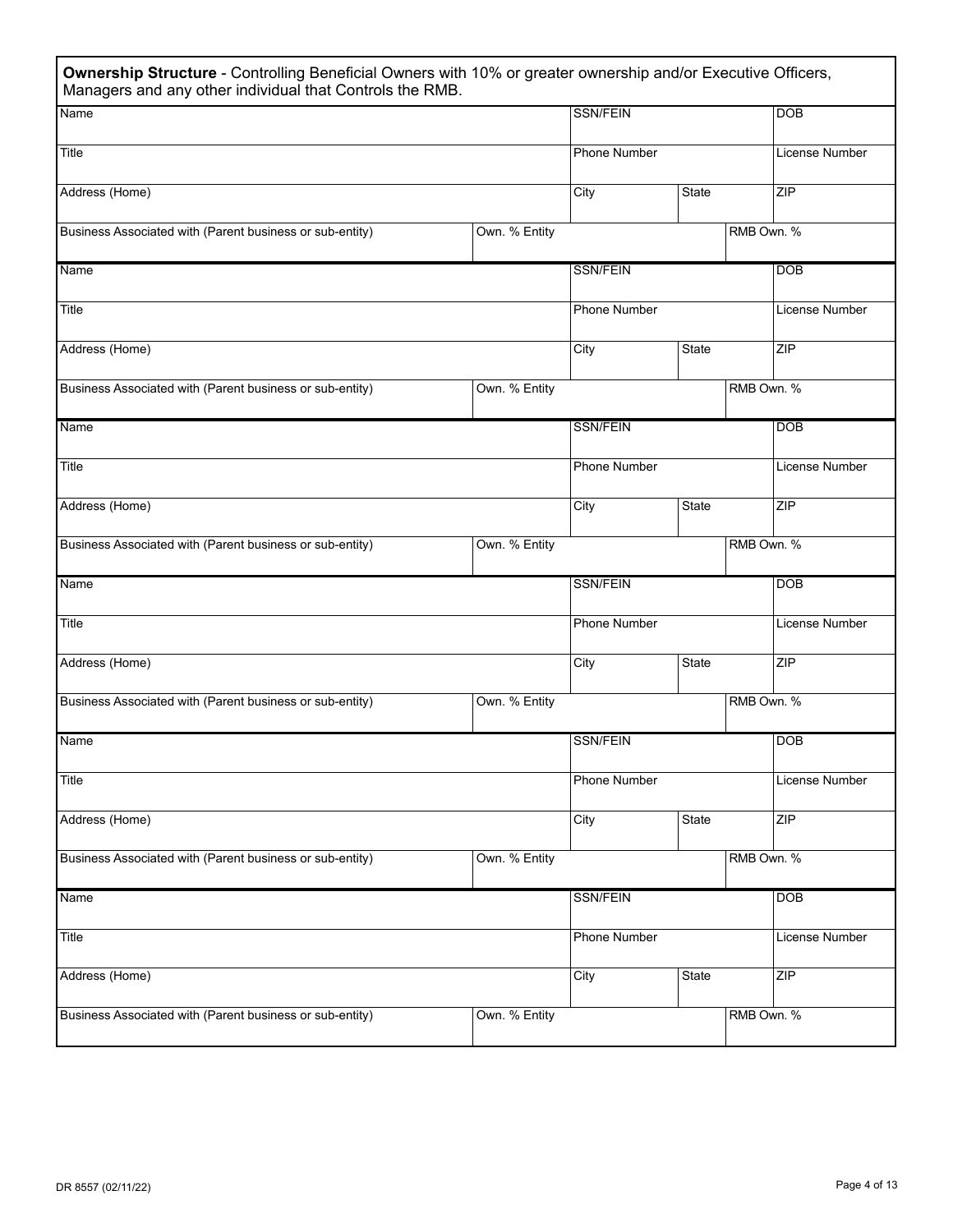|    | Legal Entity Name (Please Print)                                                                                                                                                                                                                                      |    |                  |  |  |
|----|-----------------------------------------------------------------------------------------------------------------------------------------------------------------------------------------------------------------------------------------------------------------------|----|------------------|--|--|
| 1. | Is this entity currently or has this entity been involved in a civil lawsuit in regards to a marijuana<br>Yes  <br>No.<br>business. If YES, provide details on a separate sheet of paper.                                                                             |    |                  |  |  |
|    | 2. List any sanctions, penalties, assessments, or cease and desist orders imposed by any securities regulatory agency<br>other than the United States Securities and Exchange Commission. (Provide on a separate sheet.)                                              |    |                  |  |  |
|    | <b>Financial History</b>                                                                                                                                                                                                                                              |    |                  |  |  |
| 1. | Amount paid for Owners Interest:                                                                                                                                                                                                                                      | \$ |                  |  |  |
| 2. | Amount of Owners Interest held:                                                                                                                                                                                                                                       |    | $\%$             |  |  |
| 3. | Investment will be derived from the following sources (Provide 6 months of account statements from each source):                                                                                                                                                      |    |                  |  |  |
| 4. | Has the entities interest in this Marijuana establishment been assigned, pledged or hypothecated to<br>any person, firm, or corporation, or has any agreement been entered into whereby your interest is<br>to be assigned, pledged or sold, either in part or whole? |    | $\Box$ Yes<br>No |  |  |
|    | If YES, explain:                                                                                                                                                                                                                                                      |    |                  |  |  |

Applicant's Initials **\_\_\_\_\_\_**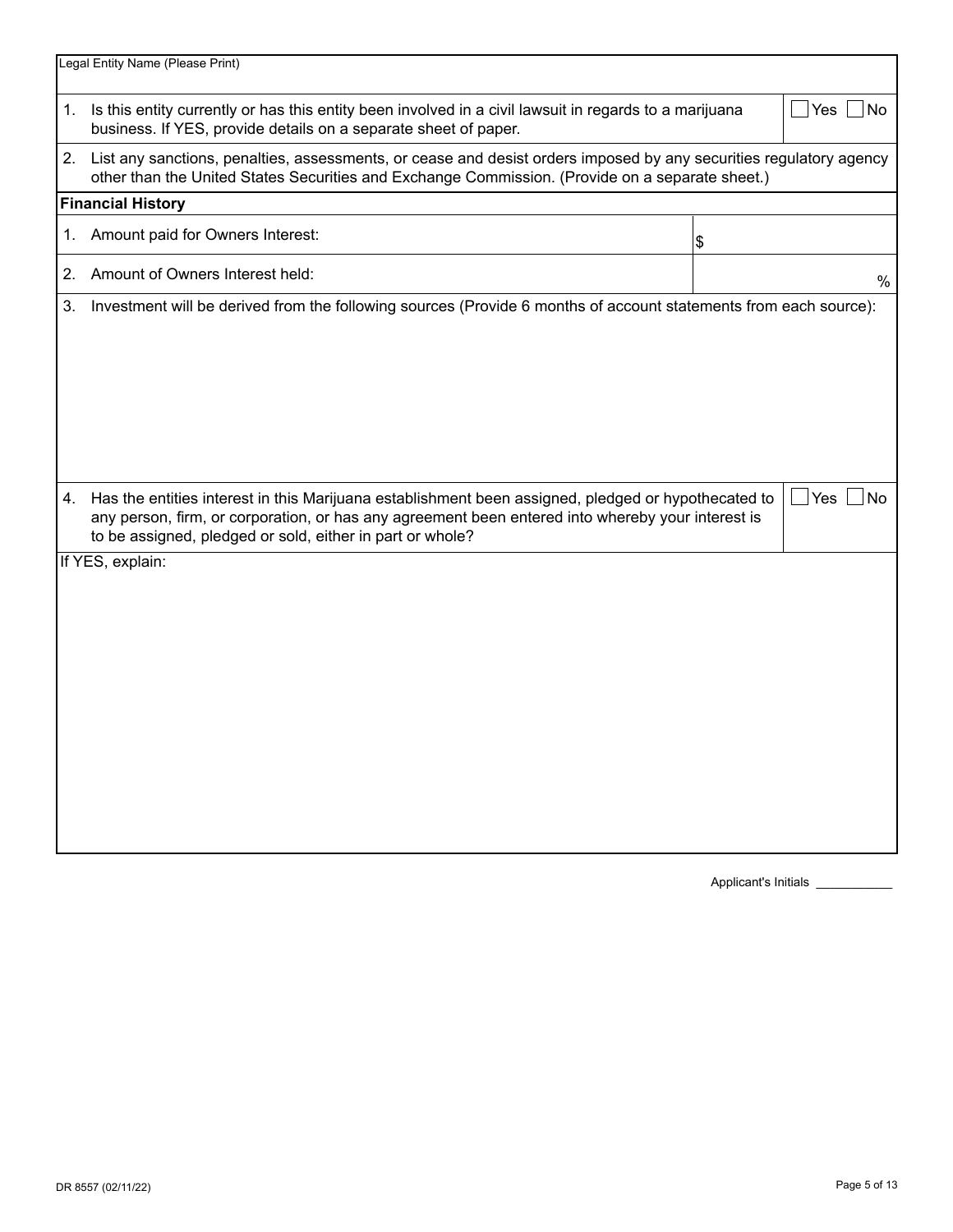# **Affirmation & Consent**

I, as a representative for, the same state of the set of the state under Penalty for offering a false instrument for recording pursuant to 18-5-114 C.R.S. that the entire Suitability Application Form, statements, attachments, and supporting schedules are true and correct to the best of my knowledge and belief, and that this statement is executed with the knowledge that misrepresentation or failure to reveal information requested may be deemed sufficient cause for the refusal to issue a Marijuana license by the State Licensing Authority. Further, I am aware that later discovery of an omission or misrepresentation made in the above statements may be grounds for the denial of the Marijuana application. I am voluntarily submitting this application to the Colorado Marijuana Licensing Authority under oath with full knowledge that I may be charged with perjury or other crimes for intentional omissions and misrepresentations pursuant to Colorado law or for offering a false instrument for recording pursuant to 18-5-114 C.R.S. I further consent to any background investigation necessary to determine the entity's present and continuing suitability and that this consent continues as long as I hold a Colorado Marijuana license.

**Note**: If your check is rejected due to insufficient or uncollected funds, the Department of Revenue may collect the payment amount directly from your banking account electronically.

#### **Print Full Legal Name of Applicant clearly below:**

| Authorized Representative's Last Name (Please Print)   Authorized Representative's First Name |                 | Authorized Representative's Middle Name |
|-----------------------------------------------------------------------------------------------|-----------------|-----------------------------------------|
| Authorized Representative's Signature                                                         |                 | Date (MMDDYYYY)                         |
| THIS FORM MUST BE SIGNED IN ACROBAT PRO OR READER                                             | <b>REQUIRED</b> |                                         |

**Confidential Document:** This document is the property of the Colorado Marijuana State Licensing Authority and the Colorado Marijuana Enforcement Division, and is provided for Official Use Only. This document may not be further reproduced nor its contents disclosed without the written permission of the Division or State Licensing Authority.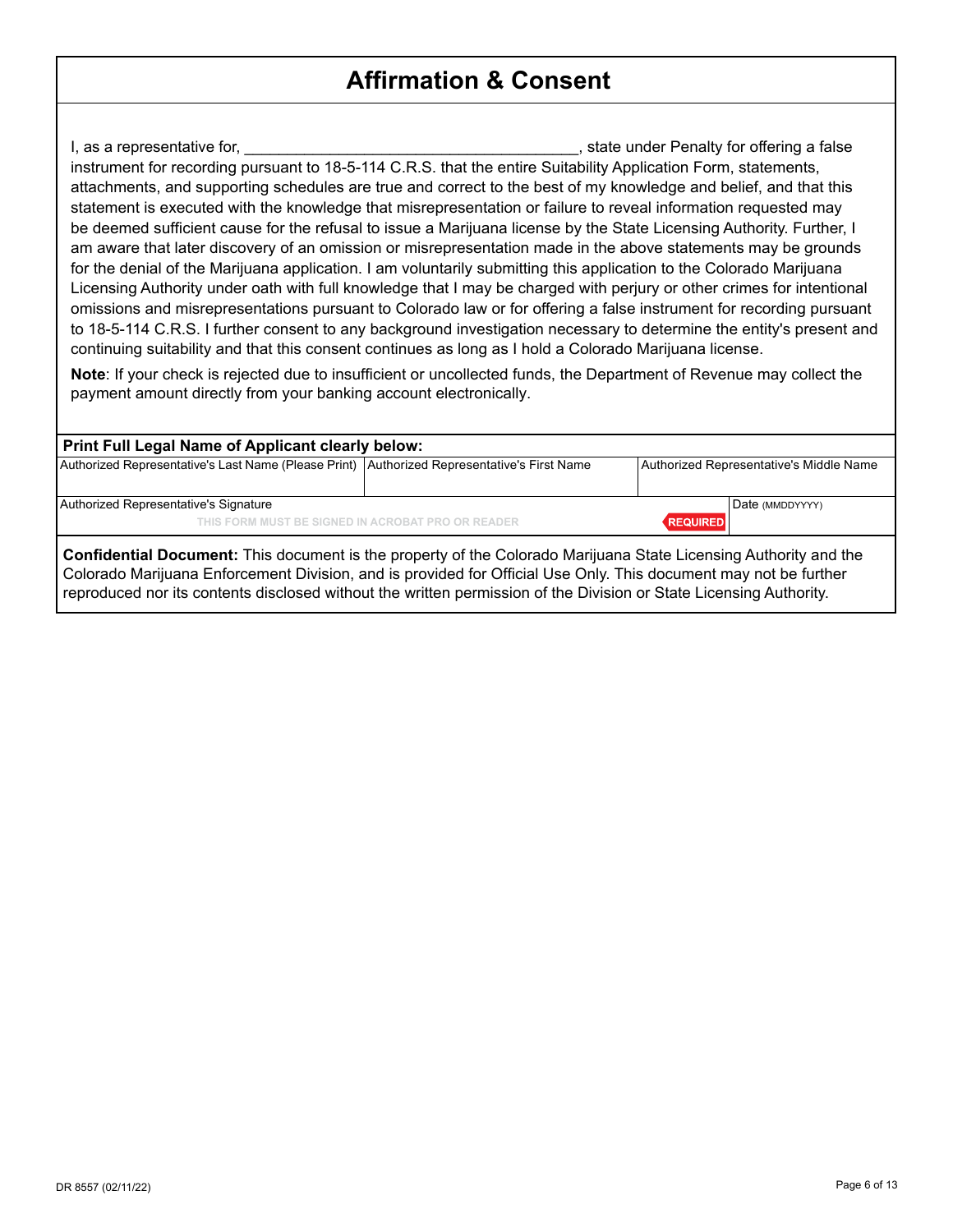# **Tax Check Authorization and Request To Release Information**

am signing this waiver on behalf of

(the "Owner Entity Applicant/Licensee") to permit the Colorado Department of Revenue and any other state or local taxing authority to release information and documents that would otherwise be confidential. If I am signing this waiver for someone other than myself, I certify that I have the authority to execute this waiver on behalf of the Applicant/Licensee.

The information and documentation obtained pursuant to this waiver will be used in connection with the Applicant/ Licensee's application or licensure with the Colorado Marijuana Enforcement Division, which requires proof of compliance with certain tax obligations pursuant to several statutory provisions, including sections 44-10-202(1) and 44-10-307(1)(e), C.R.S. This waiver is made pursuant to section 39-21-113(4), C.R.S.; and any other similar law or ordinance concerning the confidentiality of tax returns and return information. This waiver shall be valid while the application is pending and, if the application is approved, (1) for one year from the date of licensure or; (2) if applying for an employee license under the medical marijuana code, for two years from the date of licensure. If the license is administratively continued pursuant to section 44-10-314, C.R.S., this waiver shall be valid until the state licensing authority takes final action to approve or deny the renewal of the license. Applicant/Licensee agrees to execute a new waiver for each subsequent licensing period in connection with the renewal of any license.

Applicant/Licensee requests that the Colorado Department of Revenue and any other state or local taxing authority release the following information and supporting documentation to the Colorado Marijuana Enforcement Division, which is acting as Applicant's/Licensee's duly authorized representative under section 39-21-113(4), C.R.S., solely to obtain the information specified below.

- 1. Whether the Applicant/Licensee has failed to file any state tax return with the Colorado Department of Revenue or any other state or local taxing authority by the required due date (determined with regard to any extension(s) of time for filing) for any tax year for which filing of a return might have been required.
- 2. Whether the Applicant/Licensee has failed to pay any tax, penalty, or interest liability within 30 days of the date on which the Colorado Department of Revenue or any other state or local taxing authority gave notice of the amount due and requested payment.
- 3. Whether the Applicant/Licensee has entered into a payment plan with the Colorado Department of Revenue or any other state or local taxing authority and whether Applicant/Licensee is current on any payments required by said payment plan.

Applicant/Licensee authorizes the Colorado Department of Revenue and any other state or local taxing authority to release any additional information or documentation necessary to answer the questions above. Applicant/Licensee authorizes the Colorado Marijuana Enforcement Division and its legal representatives to use the information and documentation obtained from the Colorado Department of Revenue and any other state or local taxing authority in any administrative action regarding the application or license. To assist the Colorado Department of Revenue and any other state or local taxing authority locate the tax records, Applicant/Licensee is voluntarily providing the following information (please type or print).

| Applicant's Name (Individual/Business)                                                                  |                                | Social Security Number/Tax Identification Number |          |  |  |
|---------------------------------------------------------------------------------------------------------|--------------------------------|--------------------------------------------------|----------|--|--|
| Street Address                                                                                          | City                           | State                                            | ZIP Code |  |  |
| Home Telephone Number                                                                                   | Business/Work Telephone Number |                                                  |          |  |  |
| Authorized Representative's Legal Last Name (Please Print) Authorized Representative's Legal First Name |                                | l Full Middle Name                               |          |  |  |
| Authorized Representative's Signature                                                                   |                                | Date (MMDDYYYY)                                  |          |  |  |
| THIS FORM MUST BE SIGNED IN ACROBAT PRO OR READER                                                       |                                | <b>REQUIRED</b>                                  |          |  |  |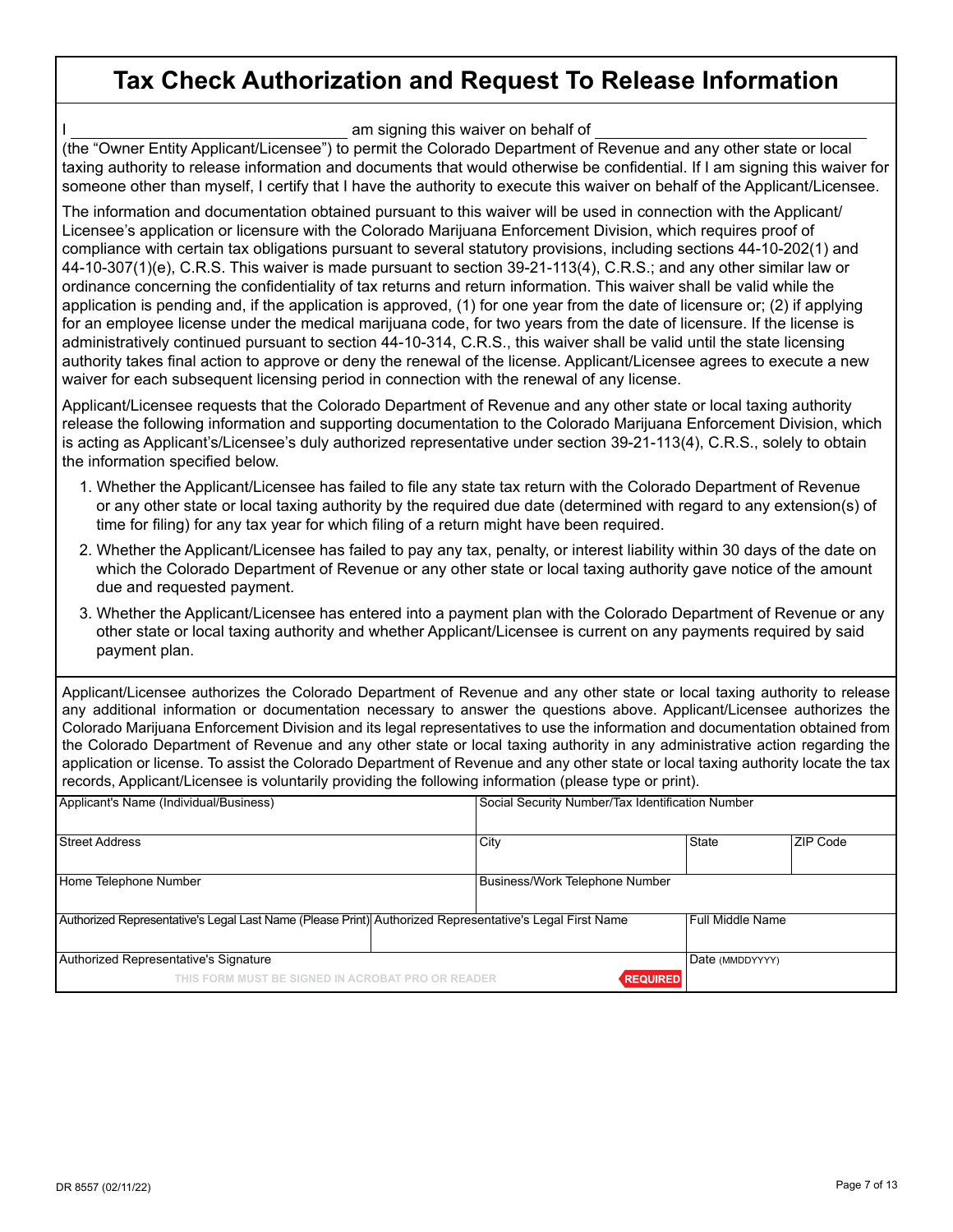## **Investigation Authorization/Authorization to Release Information**

I, \_\_\_\_\_\_\_\_\_\_\_\_\_\_\_\_\_\_\_\_\_\_\_\_\_\_\_\_\_\_\_\_\_\_\_\_\_\_\_\_\_\_\_\_\_\_\_\_\_\_\_\_, hereby authorize the Colorado Marijuana Licensing Authority, the Marijuana Enforcement Division, (hereafter, the Investigatory Agencies) to conduct a complete investigation into the background of the entity applicant, using whatever legal means they deem appropriate. I hereby authorize any person or entity contacted by the Investigatory Agencies to provide any and all such information deemed necessary by the Investigatory Agencies. I hereby waive any rights of confidentiality in this regard. I understand that by signing this authorization, a financial record check may be performed. I authorize any financial institution to surrender to the Investigatory Agencies a complete and accurate record of such transactions that may have occurred with that institution, including, but not limited to, internal banking memoranda, past and present loan applications, financial statements and any other documents relating to my personal or business financial records in whatever form and wherever located. I authorize the release of this type of information, even though such information may be designated as "confidential" or "nonpublic" under the provisions of state or federal laws. I understand that by signing this authorization, a criminal history check will be performed. I authorize the Investigatory Agencies to obtain and use from any source, any information concerning me contained in any type of criminal history record files, wherever located. I understand that the criminal history record files contain records of arrests which may have resulted in a disposition other than a finding of guilt (i.e., dismissed charges, or charges that resulted in a not guilty finding). I understand that the information may contain listings of charges that resulted in suspended imposition of sentence, even though I successfully completed the conditions of said sentence and was discharged pursuant to law. I authorize the release of this type of information, even though this record may be designated as "confidential" or "nonpublic" under the provisions of state or federal laws.

The Investigatory Agencies reserve the right to investigate all relevant information and facts to their satisfaction. I understand that the Investigatory Agencies may conduct a complete and comprehensive investigation to determine the accuracy of all information gathered. However, the State of Colorado, Investigatory Agencies, and other agents or employees of the State of Colorado shall not be held liable for the receipt, use, or dissemination of inaccurate information. I, on behalf of the applicant, its legal representatives, and assigns, hereby release, waive, discharge, and agree to hold harmless, and otherwise waive liability as to the State of Colorado, Investigatory Agencies, and other agents or employees of the State of Colorado for any damages resulting from any use, disclosure, or publication in any manner, other than a willfully unlawful disclosure or publication, of any material or information acquired during inquiries, investigations, or hearings, and hereby authorize the lawful use, disclosure, or publication of this material or information. Any information contained within my application, contained within any financial or personnel record, or otherwise found, obtained, or maintained by the Investigatory Agencies, shall be accessible to law enforcement agents of this or any other state, the government of the United States, or any foreign country.

| Print Full Legal Name of Owner clearly below:                                                                           |  |                  |  |                                         |  |  |
|-------------------------------------------------------------------------------------------------------------------------|--|------------------|--|-----------------------------------------|--|--|
| Applicant's Legal Business Name                                                                                         |  | Trade Name (DBA) |  |                                         |  |  |
|                                                                                                                         |  |                  |  |                                         |  |  |
| Authorized Representative's Last Name (Please Print) Authorized Representative's First Name                             |  |                  |  | Authorized Representative's Middle Name |  |  |
|                                                                                                                         |  |                  |  |                                         |  |  |
| Authorized Representative's Signature<br>Date (MMDDYYYY)                                                                |  |                  |  |                                         |  |  |
| <b>REQUIRED</b><br>THIS FORM MUST BE SIGNED IN ACROBAT PRO OR READER                                                    |  |                  |  |                                         |  |  |
| <b>Confidential Document:</b> This document is the property of the Colorado Marijuana State Licensing Authority and the |  |                  |  |                                         |  |  |

**Confidential Document:** This document is the property of the Colorado Marijuana State Licensing Authority and the Colorado Marijuana Enforcement Division, and is provided for Official Use Only. This document may not be further reproduced nor its contents disclosed without the written permission of the Division or State Licensing Authority.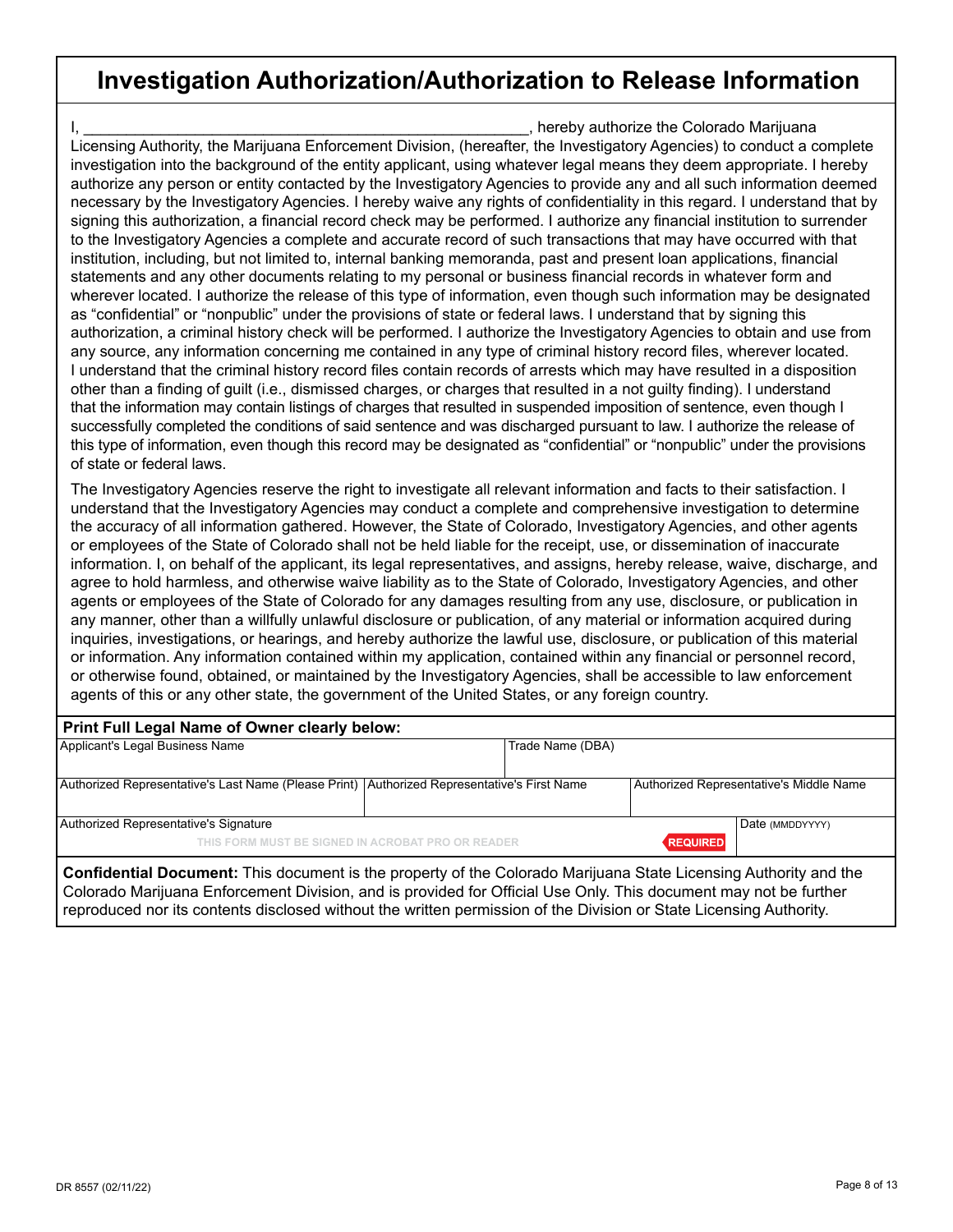#### **Applicant's Request to Release Information**

| TO: (Leave this Blank) | 'FROM:<br><sup>4</sup> (Applicant's Printed Name) |
|------------------------|---------------------------------------------------|
|                        |                                                   |

- 1. I hereby authorize and request all persons to whom this request is presented having information relating to or concerning the above named applicant to furnish such information to a duly appointed agent of the Marijuana Enforcement Division whether or not such information would otherwise be protected from the disclosure by any constitutional, statutory or common law privilege.
- 2. I hereby authorize and request all persons to whom this request is presented having documents relating to or concerning the above named applicant to permit a duly appointed agent of the Marijuana Enforcement Division to review and copy any such documents, whether or not such documents would otherwise be protected from disclosure by any constitutional, statutory, or common law privilege.
- 3. If the person to whom this request is presented is a brokerage firm, bank, savings and loan, or other financial institution or an officer of the same, I hereby authorize and request that a duly appointed agent of the Marijuana Enforcement Division be permitted to review and obtain copies of any and all documents, records or correspondence pertaining to me/us, including but not limited to past loan information, notes co-signed by me, checking account records, savings deposit records, safe deposit box records, passbook records, and general ledger folio sheets.
- 4. I do hereby make, constitute, and appoint any duly appointed agent of the Colorado Marijuana Enforcement Division, my true and lawful attorney in fact for me in my name, place, stead, and on my behalf and for my use and benefit:
	- (a) To request, review, copy sign for, or otherwise act for investigative purposes with respect to documents and information in the possession of the person to whom this request is presented as I might;
	- (b) To name the person or entity to whom this request is presented and insert that person's name in the appropriate location in this request:
	- (c) To place the name of the agent presenting this request in the appropriate location on this request.
- 5. I grant to said attorney in fact full power and authority to do, take, and perform all and every act and thing whatsoever requisite, proper, or necessary to be done, in the exercise of any of the rights and powers herein granted, as fully to all intents and purposes as I might or could do if personally present, with full power of substitution or revocation, hereby ratifying and confirming all that said attorney in fact, or his substitute or substitutes, shall lawfully do or cause to be done by virtue of this power of attorney and the rights and powers herein granted.
- 6. This power of attorney ends twenty-four (24) months from the date of execution.
- 7. The above named applicant has filed with the Colorado Marijuana Licensing Authority an application for a Marijuana license. Said applicant understands that it is seeking the granting of a privilege and acknowledges that the burden of proving its qualifications for a favorable determination is at all times on the applicant.
- 8. I do, for myself, my heirs, executors, administrators, successors, and assigns, hereby release, remise, and forever discharge the person to whom this request is presented, and his agents and employees from all and all manner or actions, causes of action, suits, debts, judgments, executions, claims, and demands whatsoever, known or unknown, in law or equity, which the applicant ever had, now has, may have, or claims to have against the person to whom this request is being presented or his agents or employees arising out of or by reason of complying with the request.
- 9. A reproduction of this request by photocopying or similar process shall be for all intents and purposes as valid as the original.

|                                                                      | Full Middle Name  |  |  |
|----------------------------------------------------------------------|-------------------|--|--|
|                                                                      |                   |  |  |
|                                                                      | Date (MMDDYYYY)   |  |  |
| Authorized Representative's Signature                                |                   |  |  |
| <b>REQUIRED</b><br>THIS FORM MUST BE SIGNED IN ACROBAT PRO OR READER |                   |  |  |
|                                                                      | <b>First Name</b> |  |  |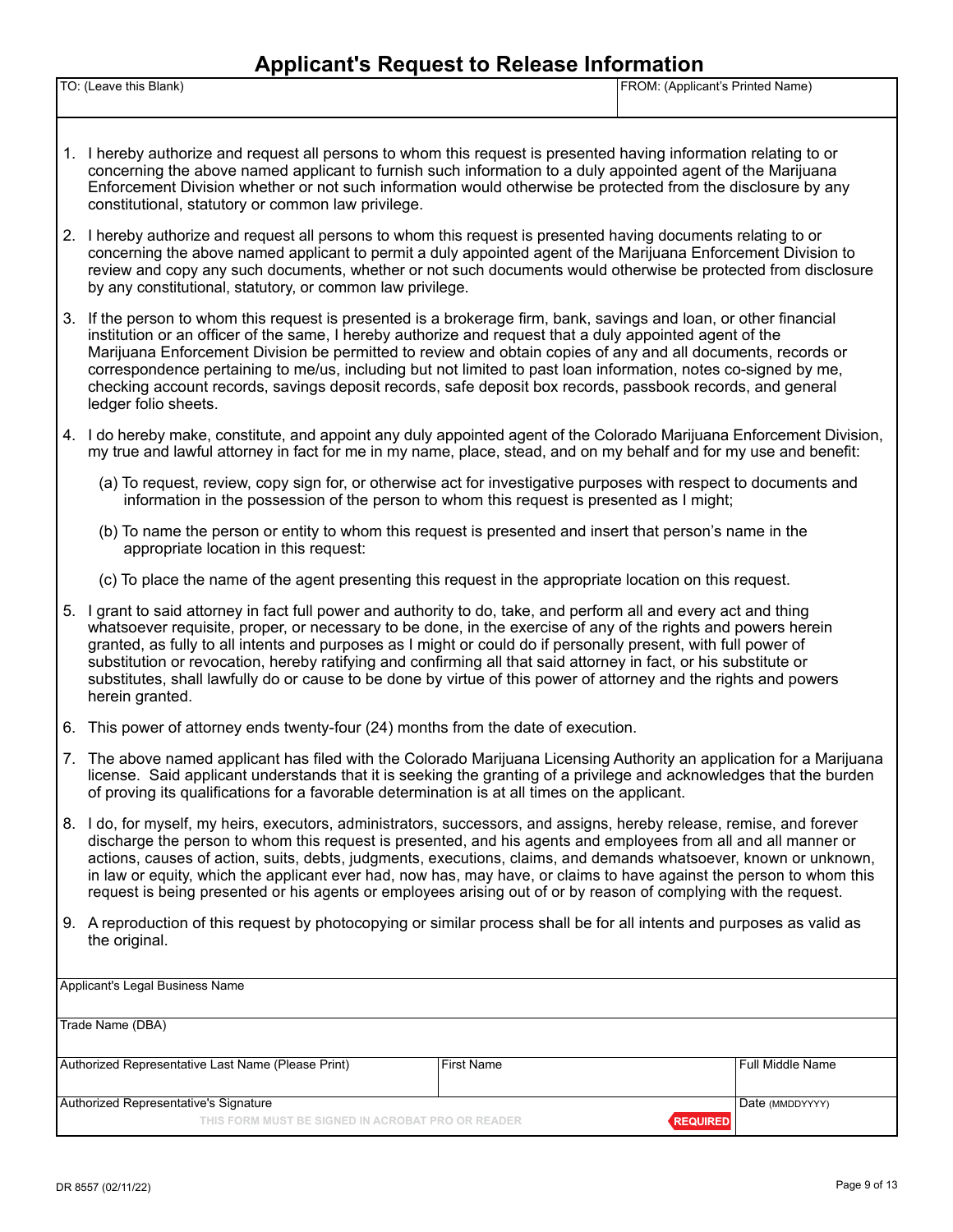## **AFFIRMATION OF REASONABLE CARE – PRIVATE COMPANY**

Pursuant to sections 44-10-309(4) C.R.S. and Rule 2-230(D), Applicant or Licensee affirms that, prior to submission of this application, it exercised reasonable care to confirm its Passive Beneficial Owners, (including any Qualified Institutional Investors) and Indirect Financial Interest Holders, are not Persons prohibited from being issued or holding a license by section 44-10-307 C.R.S., or otherwise restricted from holding an interest under the Colorado Regulated Marijuana Business Code. An Applicant's or Licensee's failure to exercise reasonable care is a basis for denial, fine, suspension, revocation or other sanction by the State Licensing Authority.

I, the controlling Beneficial Owner or Manager for

, state under penalty of perjury, pursuant to §18-8-503, that the foregoing is true and correct to the best of my knowledge, information and belief.

| Authorized Representative's Signature        | I Date (MMDDYYYY) |
|----------------------------------------------|-------------------|
| FORM MUST BE SIGNED IN ACROBAT PRO OR READER |                   |

# **AFFIRMATION OF REASONABLE CARE – PUBLICLY TRADED CORPORATION**

Pursuant to sections 44-10-309(5) C.R.S. and Rule 2-230(D), Applicant or Licensee affirms that, prior to submission of this application, it exercised reasonable care to confirm its Non-objecting Passive Beneficial Owner, (including any Qualified Institutional Investors) and Indirect Financial Interest Holders, are not Persons prohibited from being issued or holding a license by section 44-10-307 C.R.S., or otherwise restricted from holding an interest under the Colorado Regulated Marijuana Business Code. An Applicant's or Licensee's failure to exercise reasonable care is a basis for denial, fine, suspension, revocation or other sanction by the State Licensing Authority.

Print

**Print** Print

I, **All includes the Controlling Beneficial Owner or Manager for**  $\alpha$ , as Controlling Beneficial Owner or Manager for

state under penalty of perjury, pursuant to §18-8-503, that the foregoing is true and correct to the best of my knowledge, information and belief.

Authorized Representative's Signature **Date (MMDDYYYY) Date (MMDDYYYY) Date (MMDDYYYY) THIS FORM MUST BE SIGNED IN ACROBAT PRO OR READER REQUIRED**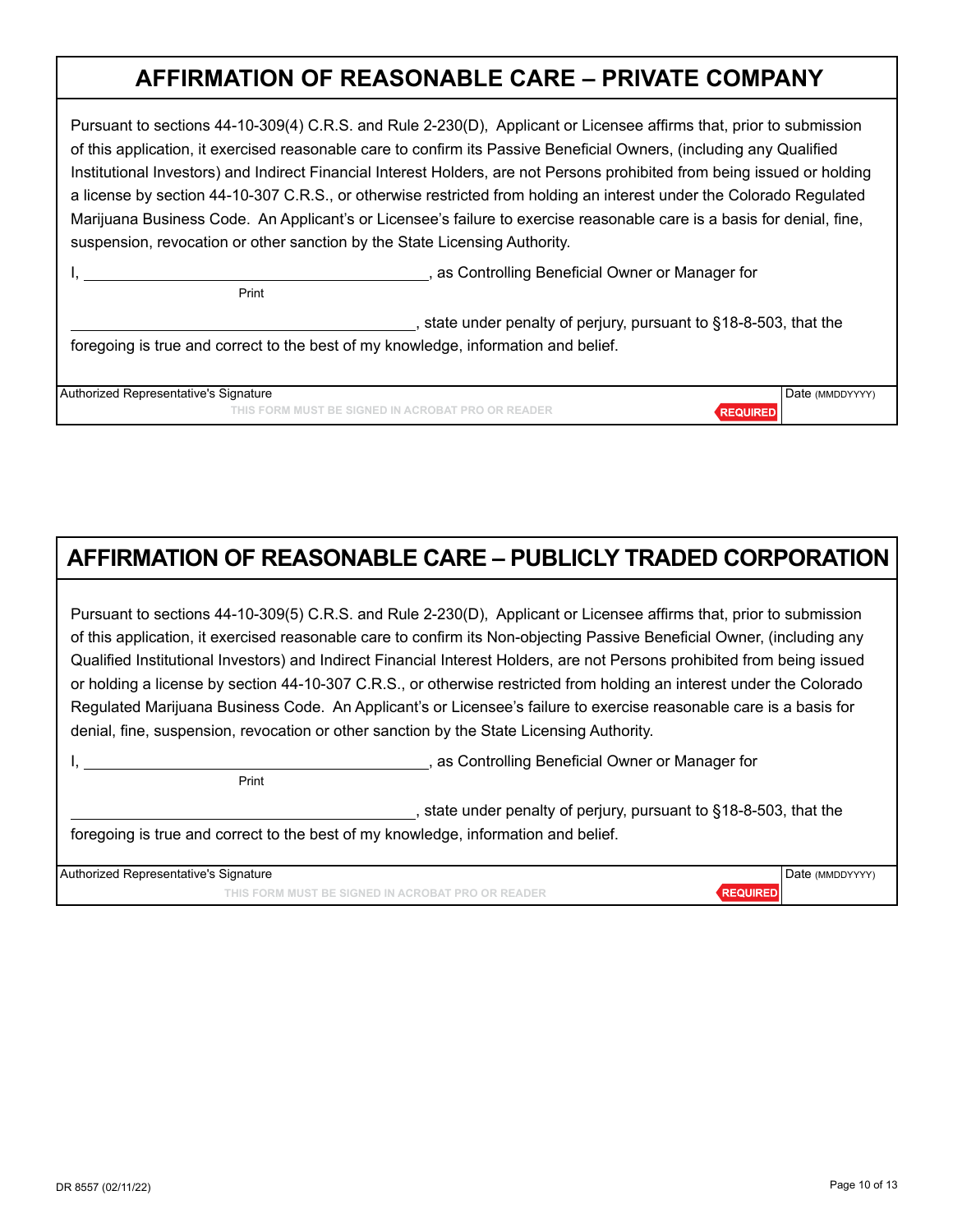### **Addendum A - Entity Suitability Application**

|                                                                                                                                                                                                                                                                                                                                                                                |           | Adduindin A - Linny Udhabinty Application                                                                                                                                                                                                                                                                                                                 |  |        |                |
|--------------------------------------------------------------------------------------------------------------------------------------------------------------------------------------------------------------------------------------------------------------------------------------------------------------------------------------------------------------------------------|-----------|-----------------------------------------------------------------------------------------------------------------------------------------------------------------------------------------------------------------------------------------------------------------------------------------------------------------------------------------------------------|--|--------|----------------|
| <b>Publicly Traded Company (PTC)</b><br>Please provide:                                                                                                                                                                                                                                                                                                                        |           |                                                                                                                                                                                                                                                                                                                                                           |  |        |                |
| <b>Stock Trading Symbol</b>                                                                                                                                                                                                                                                                                                                                                    |           | Name of Exchange(s) Traded On                                                                                                                                                                                                                                                                                                                             |  |        | NAICS/SIC Code |
|                                                                                                                                                                                                                                                                                                                                                                                |           | Identify all regulatory agencies with oversight over the PTC's securities                                                                                                                                                                                                                                                                                 |  |        |                |
|                                                                                                                                                                                                                                                                                                                                                                                |           | Reporting agencies required reports submitted on:                                                                                                                                                                                                                                                                                                         |  |        |                |
|                                                                                                                                                                                                                                                                                                                                                                                |           | Date of Registration with the Department of Regulatory Agencies (DORA)                                                                                                                                                                                                                                                                                    |  | Number |                |
|                                                                                                                                                                                                                                                                                                                                                                                |           | List any sanctions, penalties, assessments, or cease and desist orders imposed by any securities regulatory agency<br>other than the United States Securities and Exchange Commission. (Provide on a separate sheet.)                                                                                                                                     |  |        |                |
| Provide a description of the Publicly Traded Company's business and documents establishing the Publicly Traded<br>Company (PTC) qualifies to hold a RMB license as referenced in section 44-10-103 (50) C.R.S                                                                                                                                                                  |           |                                                                                                                                                                                                                                                                                                                                                           |  |        |                |
| Description                                                                                                                                                                                                                                                                                                                                                                    |           |                                                                                                                                                                                                                                                                                                                                                           |  |        |                |
| Attach a divestiture plan of any CBO that is prohibited by section 44-10-307 C.R.S. that has had his or her Owner's<br>License revoked or has been found unsuitable.                                                                                                                                                                                                           |           |                                                                                                                                                                                                                                                                                                                                                           |  |        |                |
| Attach the most recent list of Non-Objecting Beneficial owners possessed by the PTC.                                                                                                                                                                                                                                                                                           |           |                                                                                                                                                                                                                                                                                                                                                           |  |        |                |
| Identify the type of permitted transaction, i.e. Merger, Investment, or Public Offering and attach all supporting documentation.                                                                                                                                                                                                                                               |           |                                                                                                                                                                                                                                                                                                                                                           |  |        |                |
| <b>Questions</b>                                                                                                                                                                                                                                                                                                                                                               |           |                                                                                                                                                                                                                                                                                                                                                           |  |        |                |
| Confirm that the PTC is current with all required filings pursuant to any applicable requirements by any securities<br>regulatory authority including, but not limited to, the United States Securities and Exchange Commission or the Canadian<br>Securities Administrators, and has provided notice to the Division of all non-confidential filings within 2-days of filing. |           |                                                                                                                                                                                                                                                                                                                                                           |  |        |                |
|                                                                                                                                                                                                                                                                                                                                                                                |           | $\Box$ All Current $\Box$ Not Current (If not, explain on a separate sheet)                                                                                                                                                                                                                                                                               |  |        |                |
|                                                                                                                                                                                                                                                                                                                                                                                |           | Confirm that all mandatory filings for CBO's as required by any securities regulatory authority, including, but not limited to<br>the United States Securities and Exchange Commission or the Canadian Securities Administrators, have been filed and<br>the MED has been provided concurrent notice with the filing. If No, explain on a separate sheet: |  |        |                |
| <b>YES</b>                                                                                                                                                                                                                                                                                                                                                                     | $\Box$ NO |                                                                                                                                                                                                                                                                                                                                                           |  |        |                |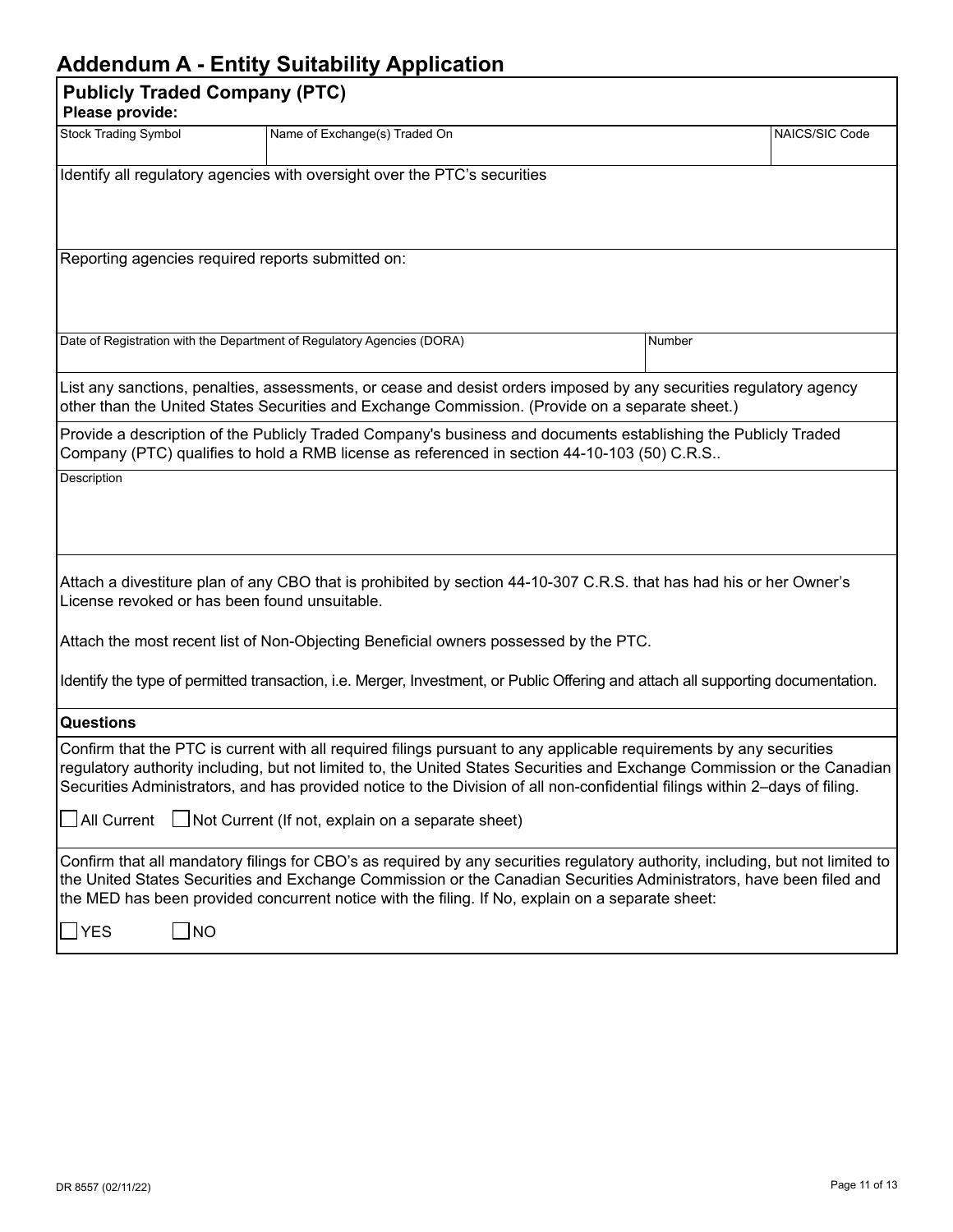### **Addendum B - Entity Suitability Application**

| <b>Qualified Private Fund (QPF)</b><br>Please provide:                                                                                                                                                                                                                                                                                                              |        |  |  |
|---------------------------------------------------------------------------------------------------------------------------------------------------------------------------------------------------------------------------------------------------------------------------------------------------------------------------------------------------------------------|--------|--|--|
| Identify all regulatory agencies with oversight over the QPF's securities                                                                                                                                                                                                                                                                                           |        |  |  |
| Reporting agencies required reports submitted on:                                                                                                                                                                                                                                                                                                                   |        |  |  |
| Date of Registration with the Department of Regulatory Agencies (DORA)                                                                                                                                                                                                                                                                                              | Number |  |  |
| List any sanctions, penalties, assessments, or cease and desist orders imposed by any securities regulatory agency<br>other than the United States Securities and Exchange Commission. (Provide on a separate sheet.)                                                                                                                                               |        |  |  |
| Provide a description of the QPF's business and documents establishing the QPF's qualifies to hold a RMB license.                                                                                                                                                                                                                                                   |        |  |  |
| Description                                                                                                                                                                                                                                                                                                                                                         |        |  |  |
| <b>Questions</b>                                                                                                                                                                                                                                                                                                                                                    |        |  |  |
| Confirm that the QPF is current with all required filings pursuant to any applicable requirements by any securities<br>regulatory.                                                                                                                                                                                                                                  |        |  |  |
| $\Box$ All Current $\Box$ Not Current (If not, explain on a separate sheet)                                                                                                                                                                                                                                                                                         |        |  |  |
| Confirm that ALL required findings of suitability, including all QPF managers, investment advisers, investment adviser<br>representatives, any trustee or equivalent, and any other person that controls the investment in, or management or<br>operations of, the RMB, have been obtained PRIOR TO the QPF becoming effective. If No, explain on a separate sheet: |        |  |  |
| $\Box$ NO<br><b>YES</b>                                                                                                                                                                                                                                                                                                                                             |        |  |  |